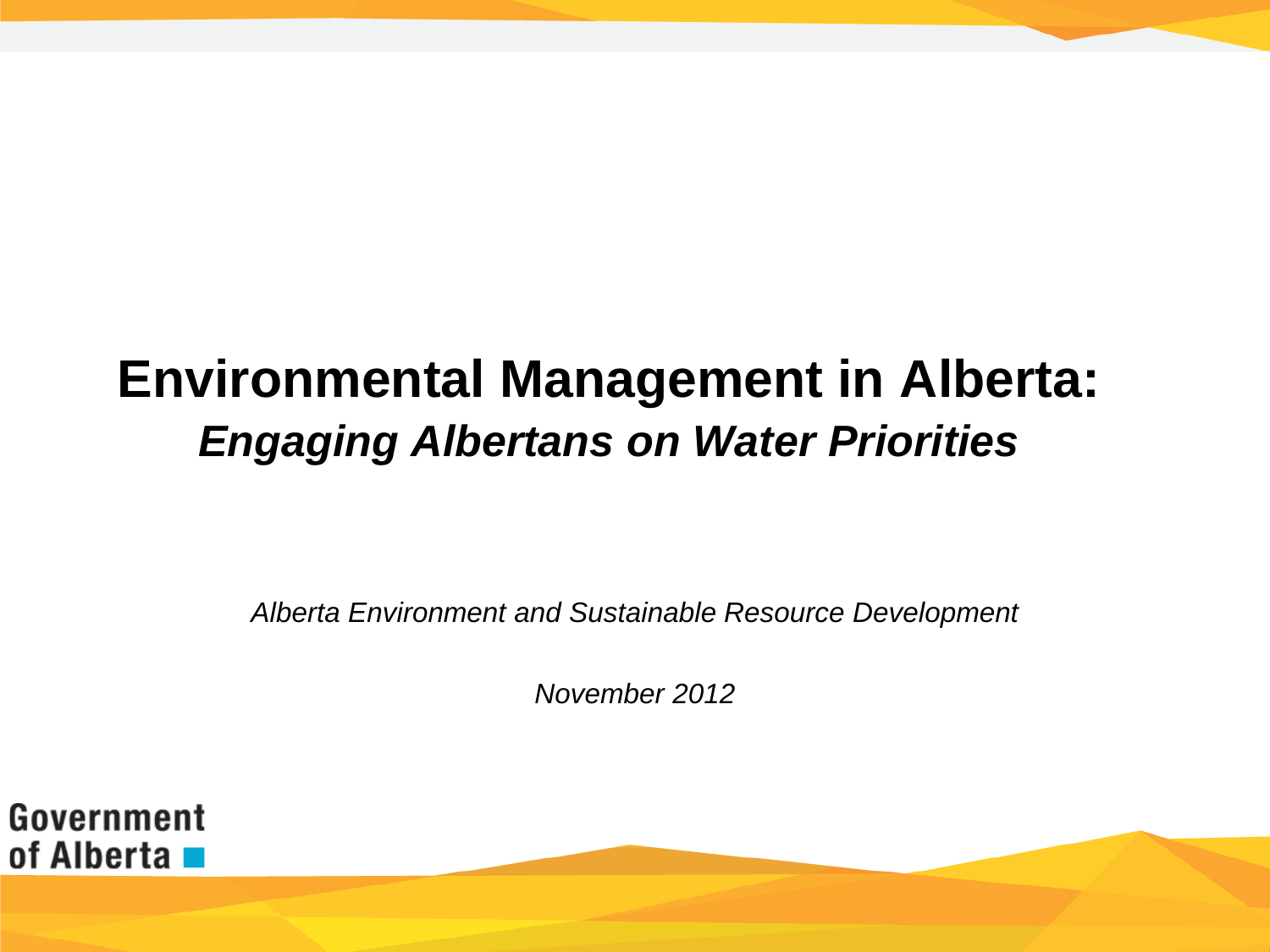# **Outline**

• Framing

#### • The Conversation

- *What*
- *Why*
- *How*
- Moving Forward

Government of Alberta ■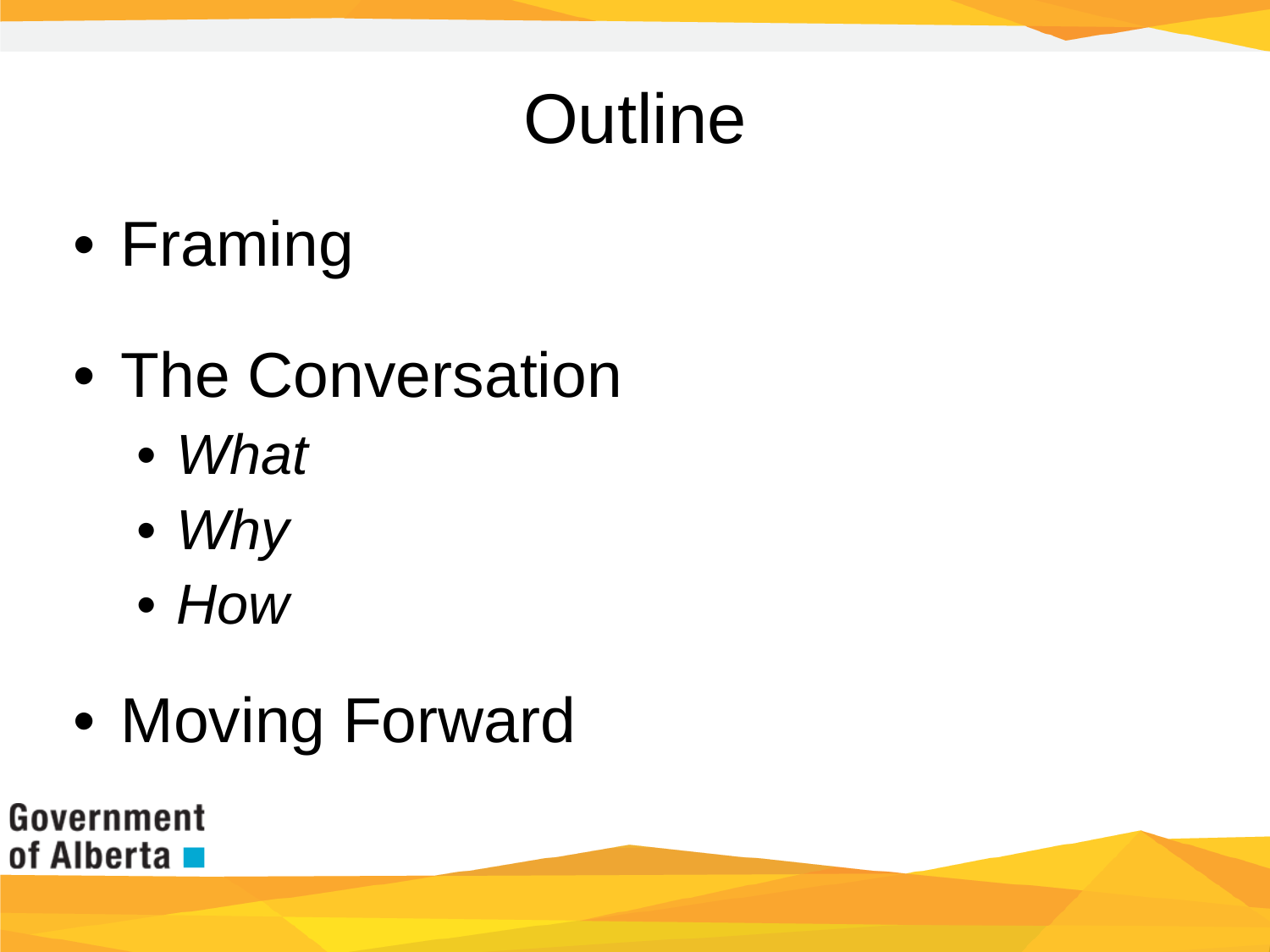# Provincial Context

- Alberta is blessed with a range of natural resources
- Economic diversification is important for long-term sustainability…
- ...but natural resources will continue to play a foundation role in current and future quality of life for the foreseeable future
- Experiences with resource management provides an expertise and skill set for emerging global challenges
- Shift in Alberta from abundance and room to grow, to a need for enhanced management

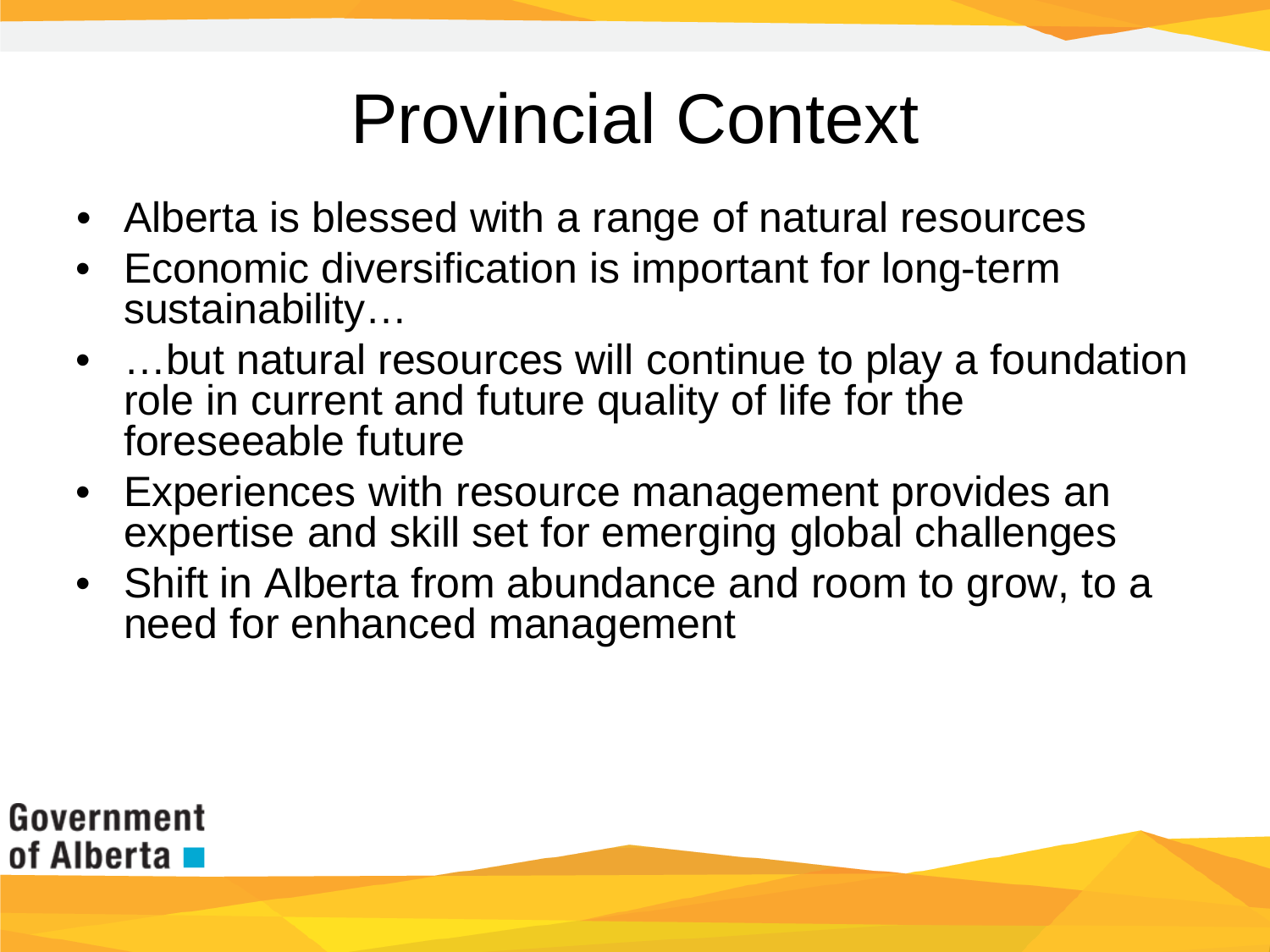# Current 'Policy Areas' of Focus

- Oil sands
	- Tailings, monitoring, management frameworks (quantity and quality)
- Wetlands
	- Enhancement of the current wetlands policy to apply to and reflect broader provincial outcomes, with planning and management done 'in place' to reflect regional realities.
	- Includes a shift from 'acres' to 'function'
- Water management
	- Promotion of conservation, efficiency, productivity including opportunities for re-use
	- Challenge of how to develop a regional approach to optimizing the water resources available for priority areas today and into the future
- Drinking Water and Wastewater
	- Exploring opportunities to ensure the sustainability of current systems
- Hydraulic Fracturing
	- Enhanced regulatory framework

#### Government of Alberta **La**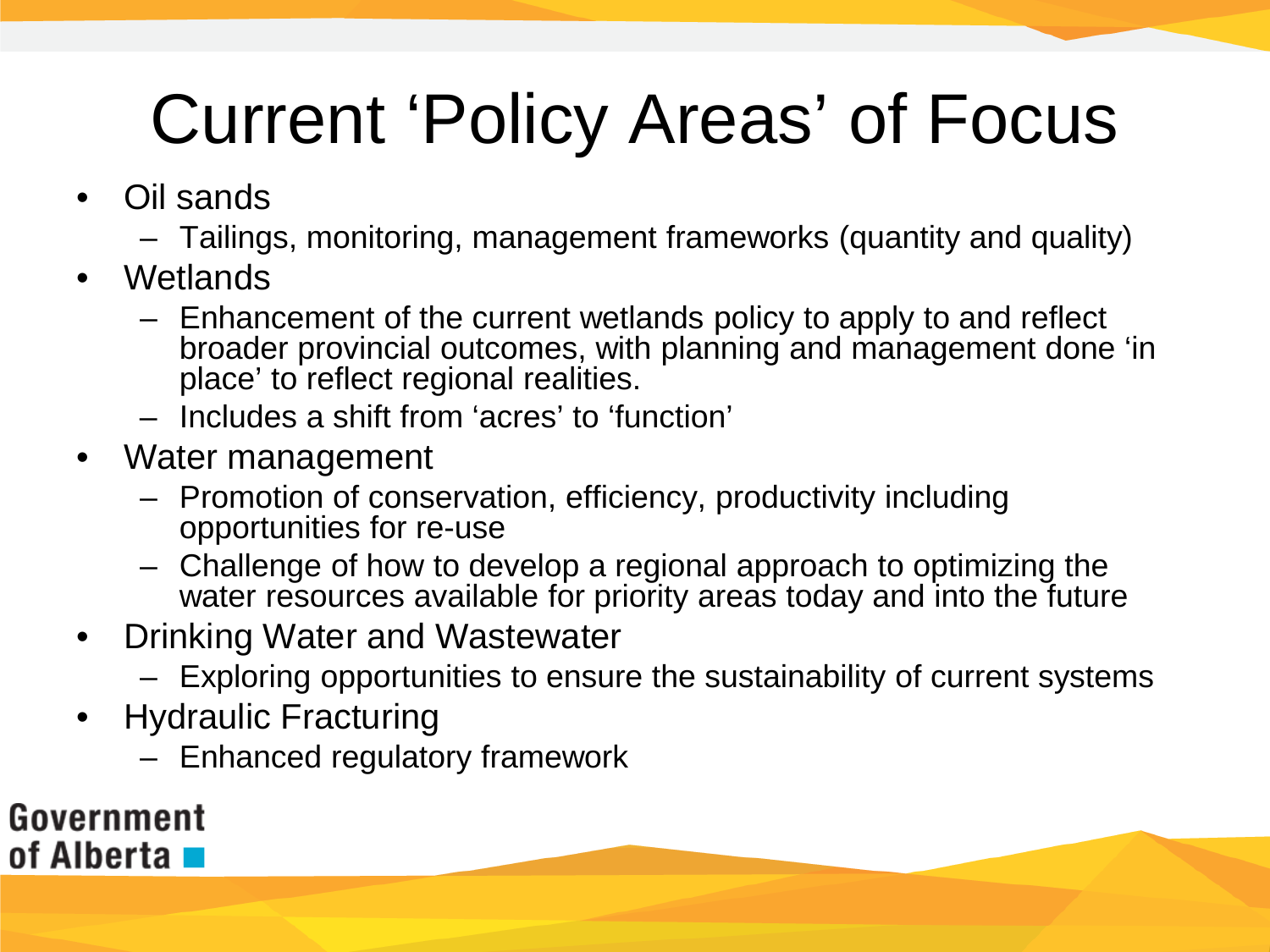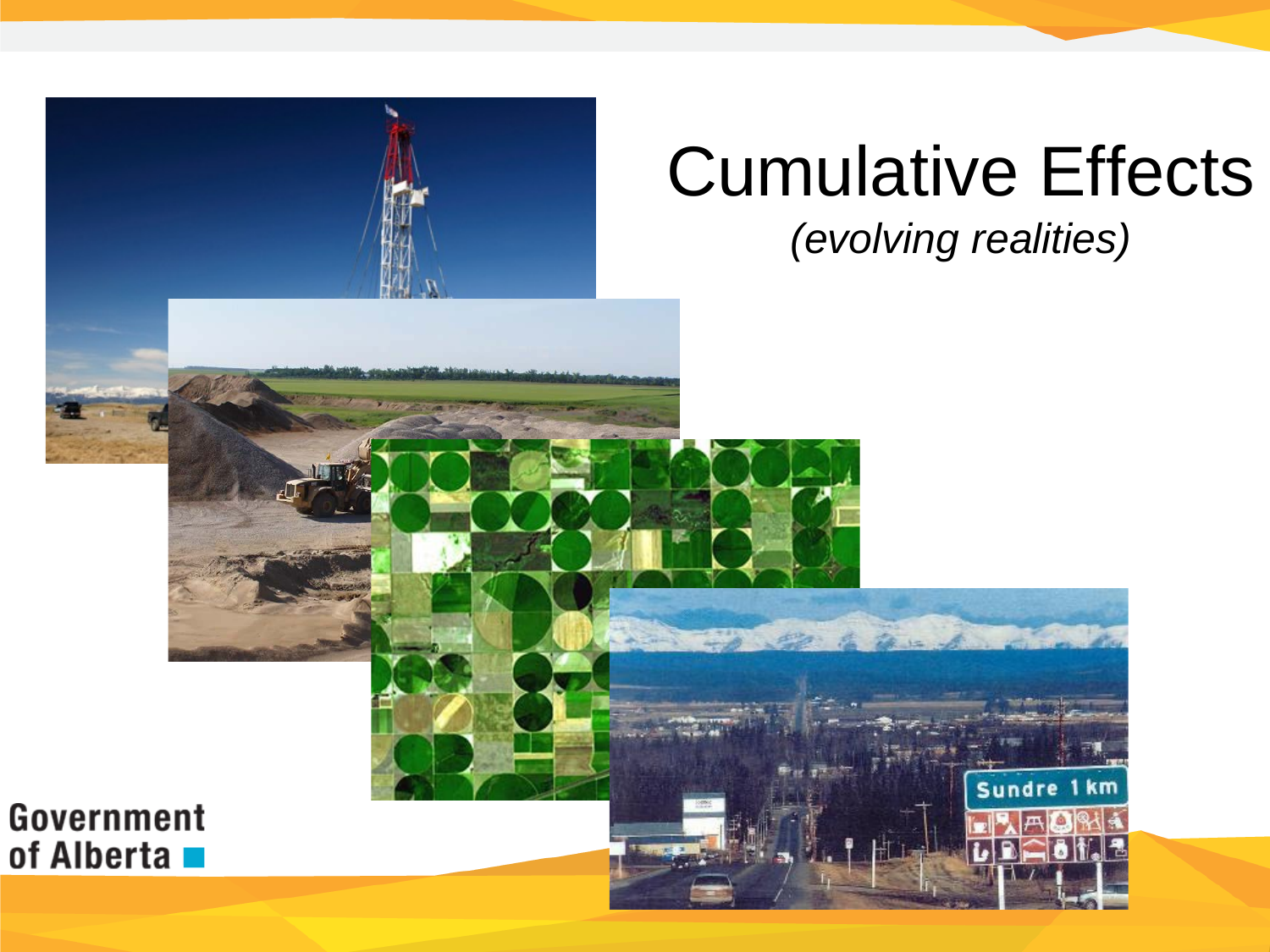

#### **Cumulative Effects Management**

- 1. Land-use regions
- 2. Regional Advisory Councils for each region
- 3. Cumulative effects management
- 4. Strategy for conservation and stewardship on private and public lands
- 5. Efficient use of land
- 6. An information, monitoring and knowledge system
- 7. Inclusion of Aboriginal peoples in land-use planning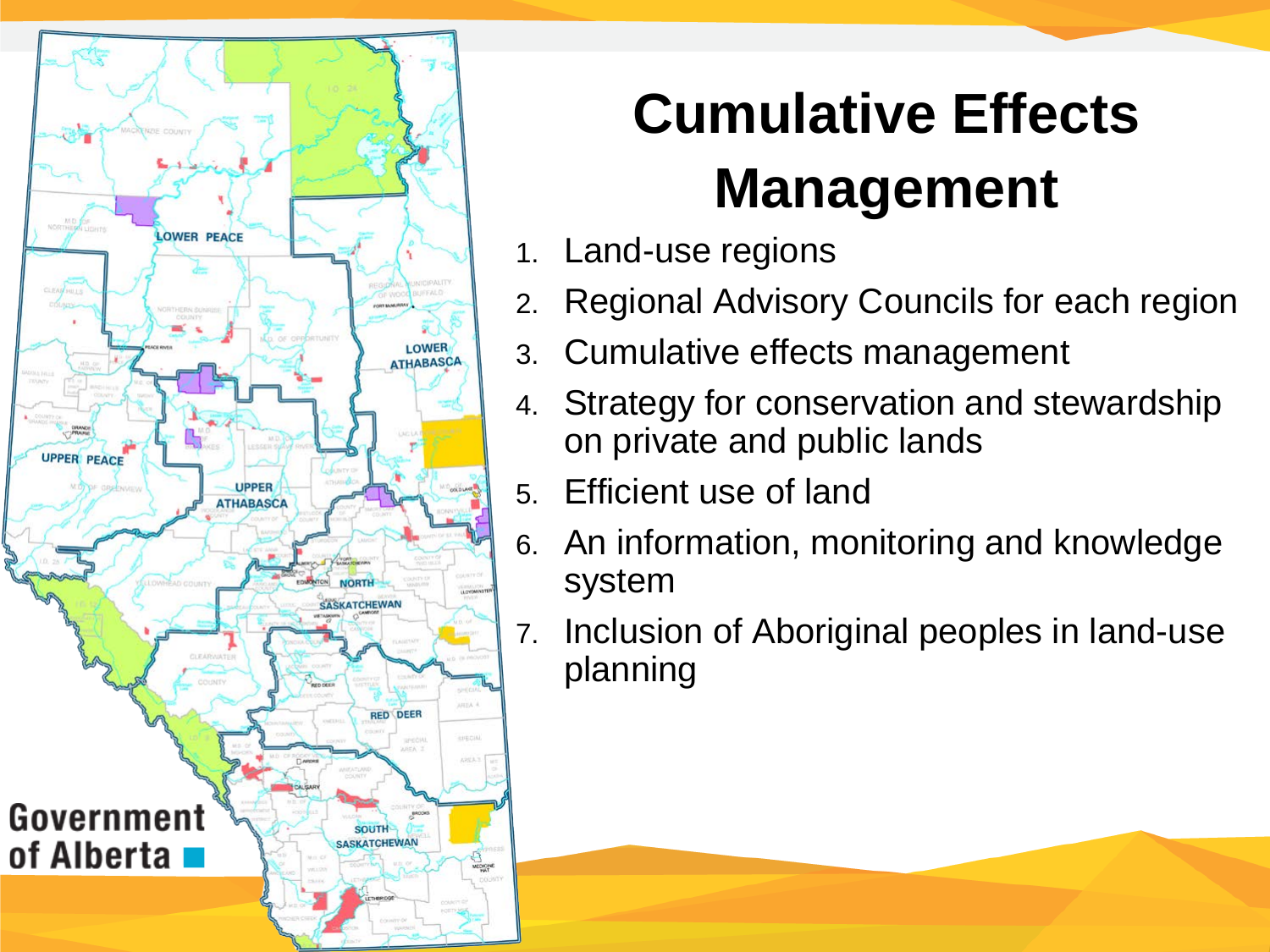#### Integrated Management Approach

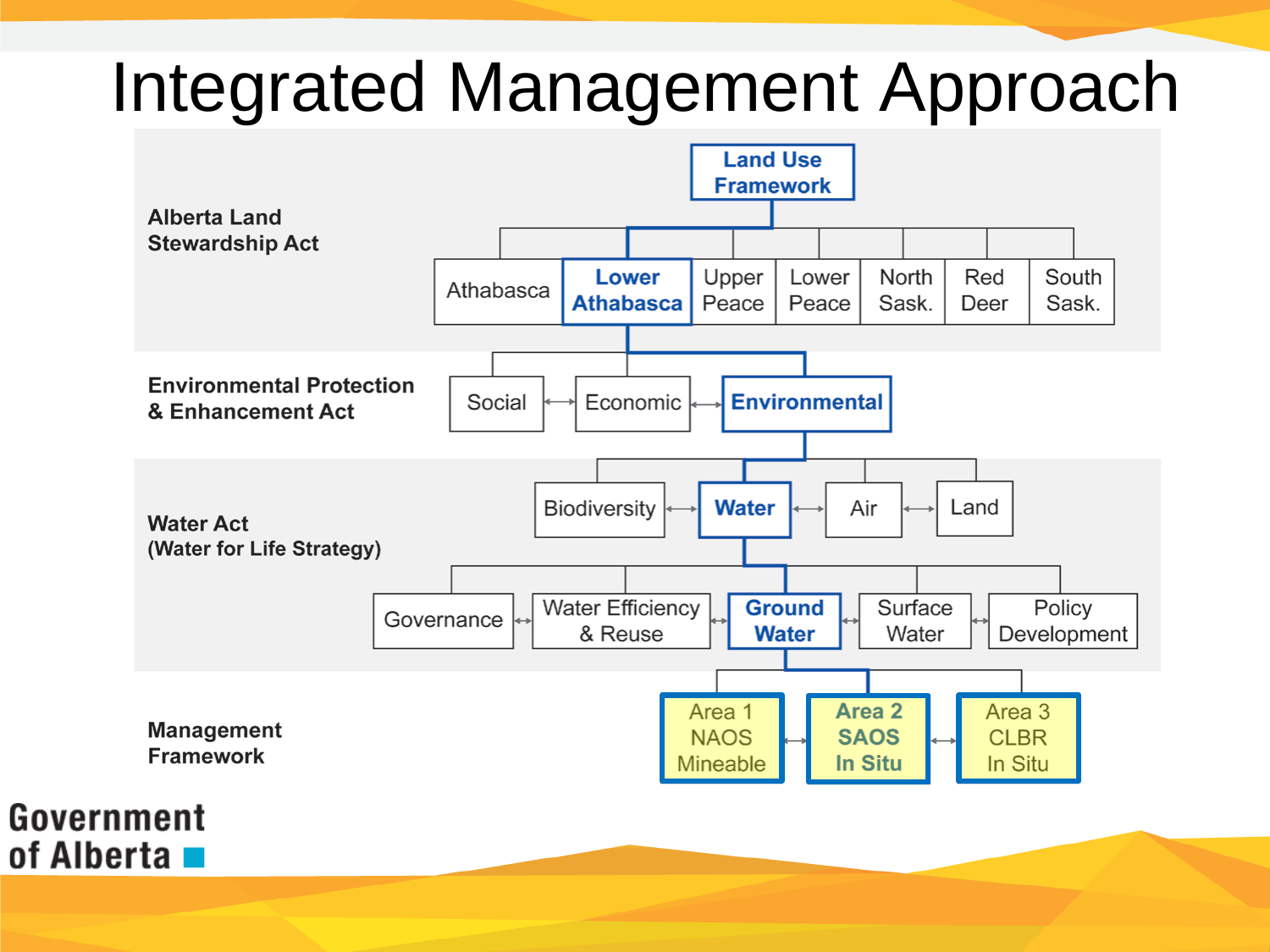#### Evolution of Environmental Management

Provide regional context for decisions about future activities and management of existing activities

 $\rightarrow$  Shift from one-off authorizations with consideration for current circumstances to decisions based on regional 'expectations'

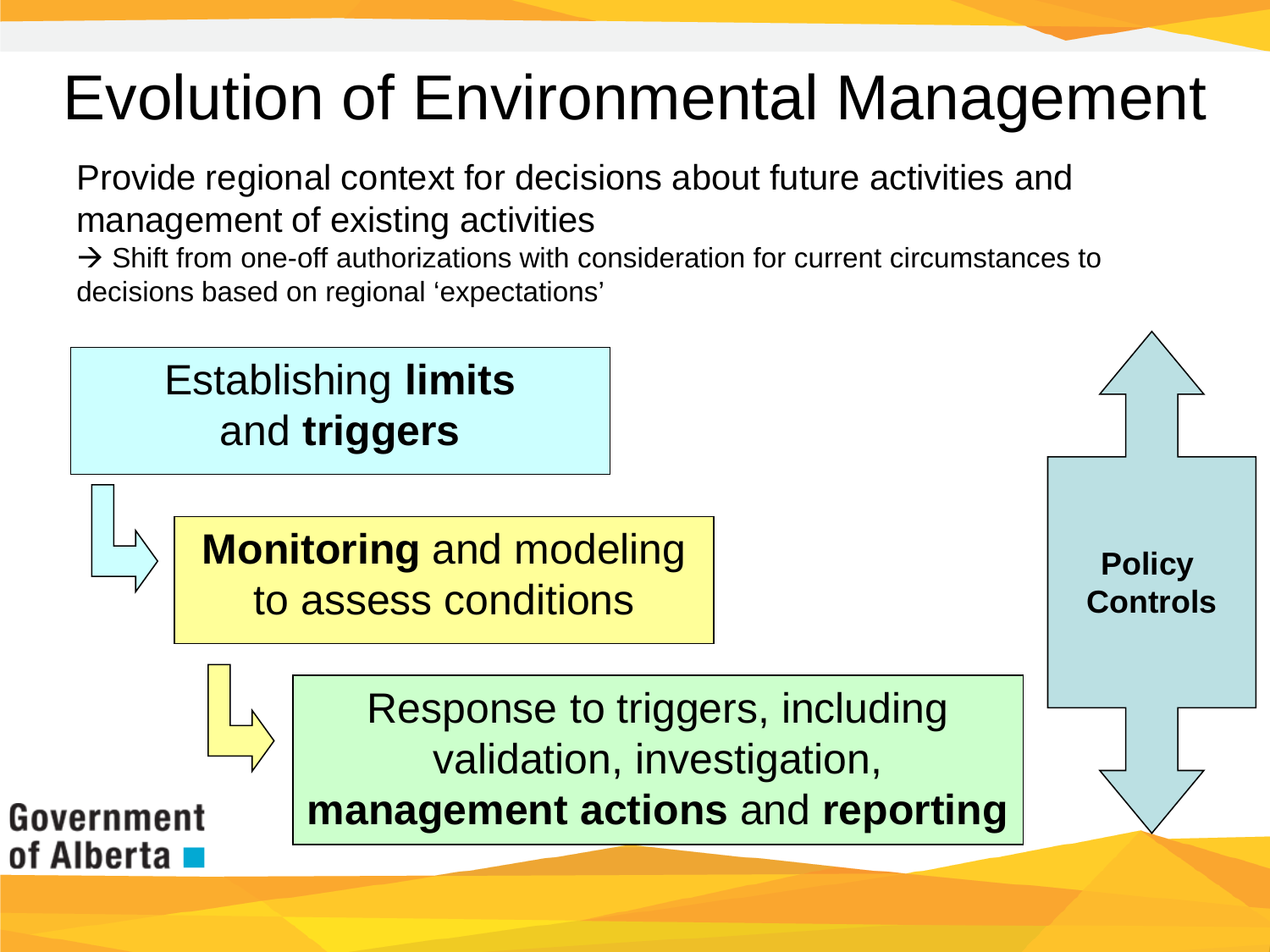| <b>Mean</b><br>Peak<br>Calcium $(Ca^{2+})$<br>48.8<br>34.7<br>20.2<br>45.0<br>Chloride (CI <sup>-</sup> )<br>Magnesium (Mg <sup>+</sup> )<br>13.6<br>9.5<br>Potassium $(K^+)$<br>1.4<br>2.1<br>Sodium (Na <sup>+</sup> )<br><b>Description</b><br>Level<br><b>Management Intent</b><br>3<br>Exceedance of<br>Sulphate $(SO4)$<br>water quality | <b>Water Quality Limits</b>                                                         |
|------------------------------------------------------------------------------------------------------------------------------------------------------------------------------------------------------------------------------------------------------------------------------------------------------------------------------------------------|-------------------------------------------------------------------------------------|
|                                                                                                                                                                                                                                                                                                                                                |                                                                                     |
|                                                                                                                                                                                                                                                                                                                                                | 1,000 $^{\circ}$                                                                    |
|                                                                                                                                                                                                                                                                                                                                                | 100 <sup>c</sup>                                                                    |
|                                                                                                                                                                                                                                                                                                                                                |                                                                                     |
|                                                                                                                                                                                                                                                                                                                                                |                                                                                     |
|                                                                                                                                                                                                                                                                                                                                                |                                                                                     |
|                                                                                                                                                                                                                                                                                                                                                | Improve ambient water quality to below limits                                       |
| limits<br><b>Total Dissolved</b><br>Phosphorus (TDP)<br>Lımı                                                                                                                                                                                                                                                                                   |                                                                                     |
| Total Phosphorus (TP)<br>$\overline{2}$<br>Exceedance of<br>water quality                                                                                                                                                                                                                                                                      | Proactively maintain water quality below limits.                                    |
| trends.<br>triggers<br>Nitrate $(NO3-N)$                                                                                                                                                                                                                                                                                                       | Improve knowledge and understanding of                                              |
| <b>Trigger</b>                                                                                                                                                                                                                                                                                                                                 |                                                                                     |
| 1<br>Mean and peak<br>water quality at<br>Government<br>or better than<br>of Alberta <b>La</b><br>historical<br>conditions                                                                                                                                                                                                                     | Apply standard regulatory and non-regulatory<br>approaches to manage water quality. |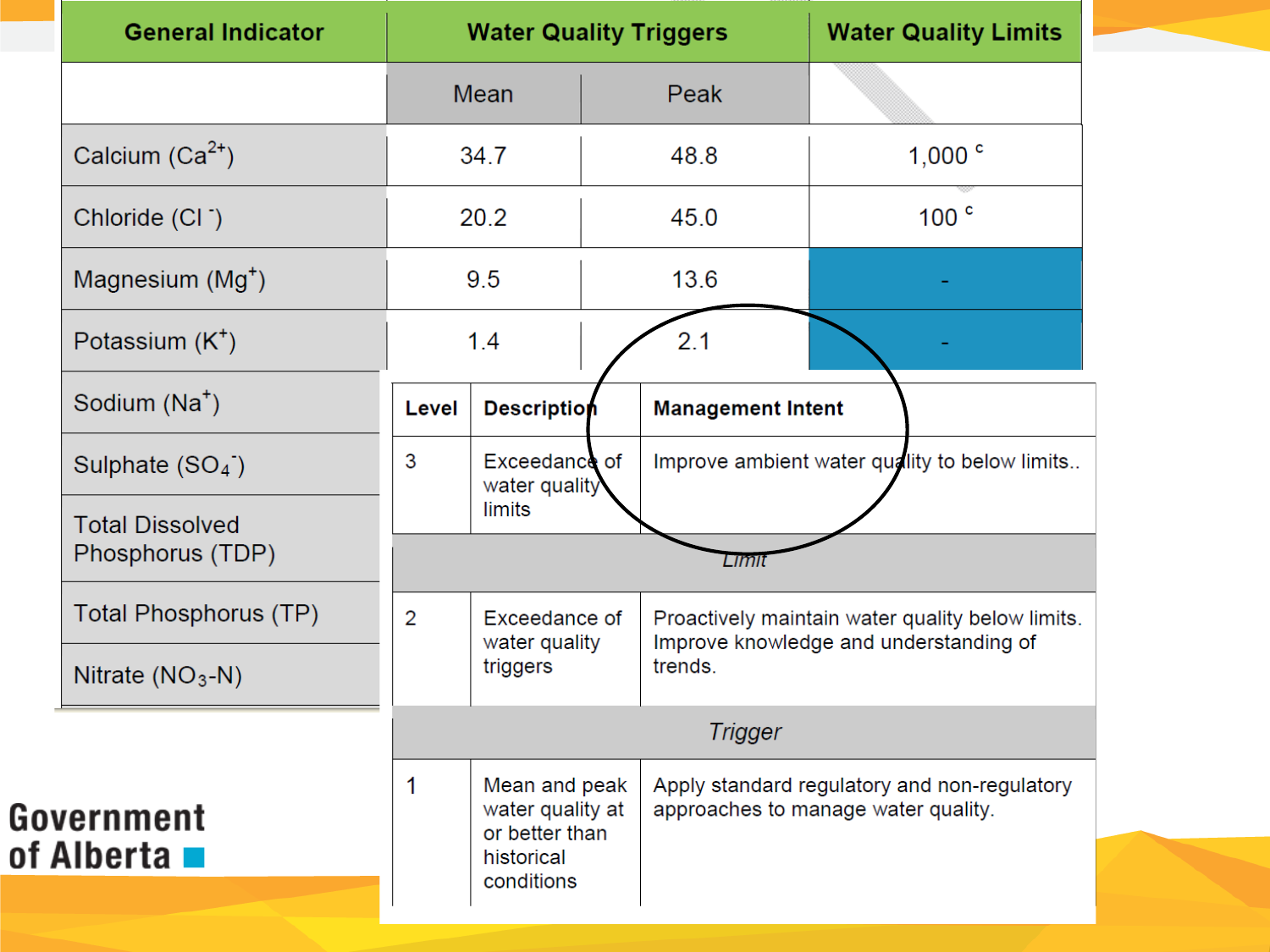# Ensuring a Shared Water Ethic

- **All Albertans** are **stewards** of Alberta's water;
- **Albertans act responsibly** in managing and conserving water, to ensure the **environmental, economic and social health** of the province;
- Albertans recognize the importance of **living within the capacity** of the natural environment as a means of ensuring sustainability of water.
	- *Requires the right level of knowledge by Albertans, and meaningful engagement with all stakeholders, including citizens*
	- *Need to have the right conversation about solutions based on a recognition of:*
		- *Water for communities (including water for food production)*
		- *Water for the environment (to have viable ecosystems)*
		- *Water for economy (linked to the above)*

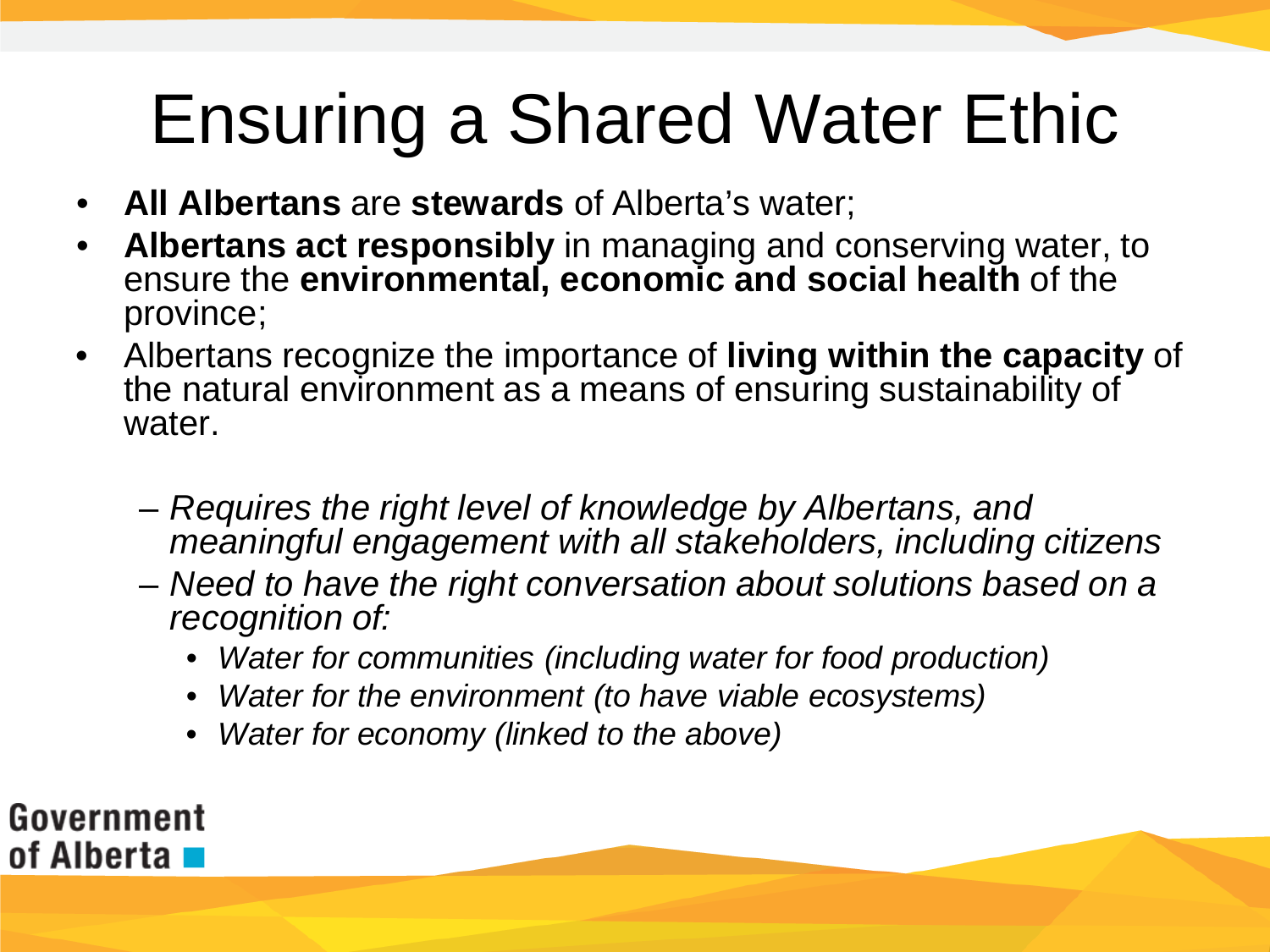# Providing Assurance *(1)*

- Key considerations based on recent experiences
	- Information, facts, etc. critical, but low meaning without trust and confidence of source
	- Perceptions play a strong part of current reality
	- Trust and confidence take time to build/re-gain
	- Relationships underpin confidence and trust
	- Honesty is still the best policy

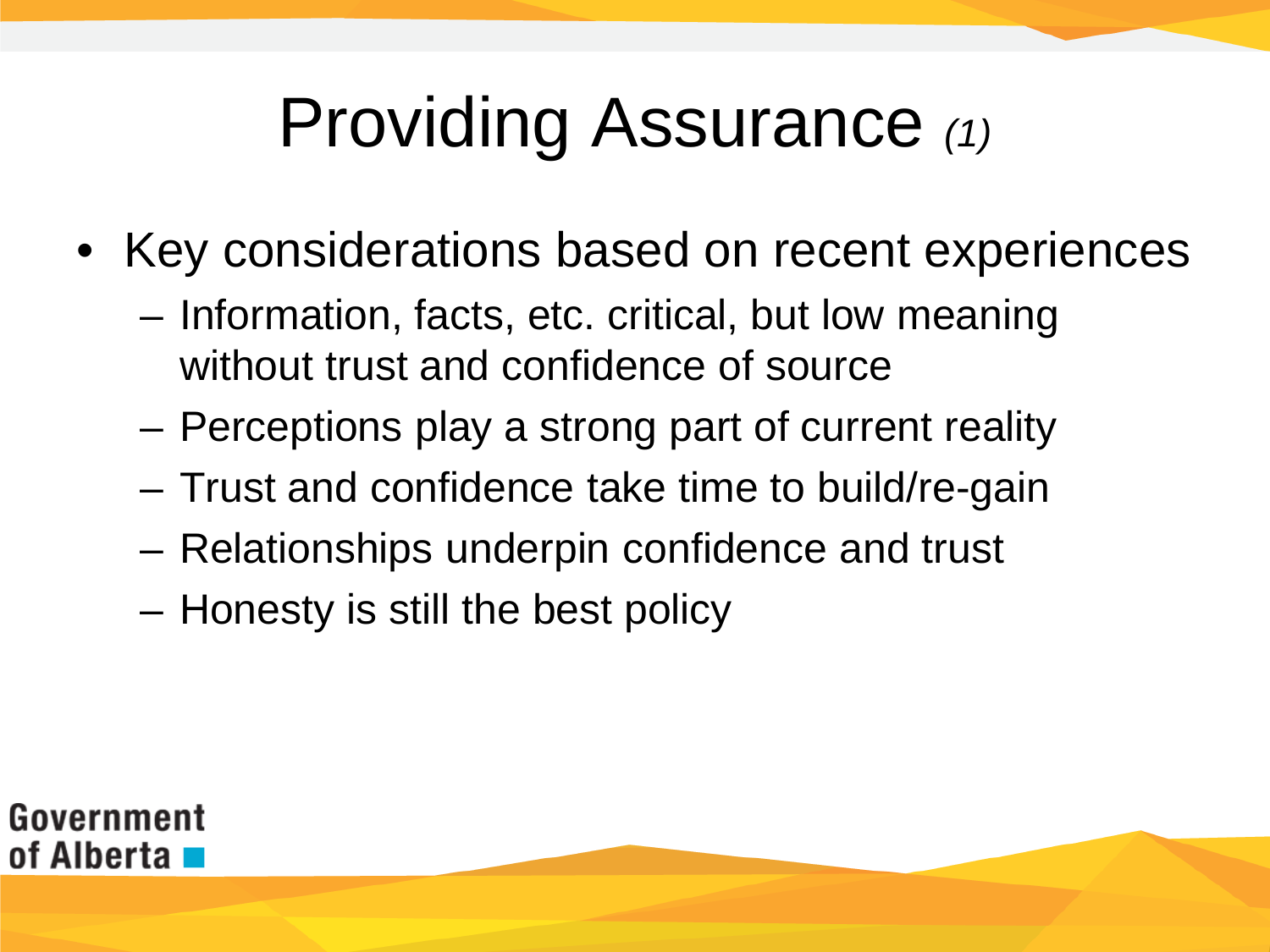# Providing Assurance *(2)*

#### • Transparency

- In management intent
- In the type and confidence of the data that is collected (and what is not collected)
- Credibility
	- In the systems (including people) used (independence where necessary)
	- In the data collected and provided
- Relevance

– In the systems used and data collectedGovernment of Alberta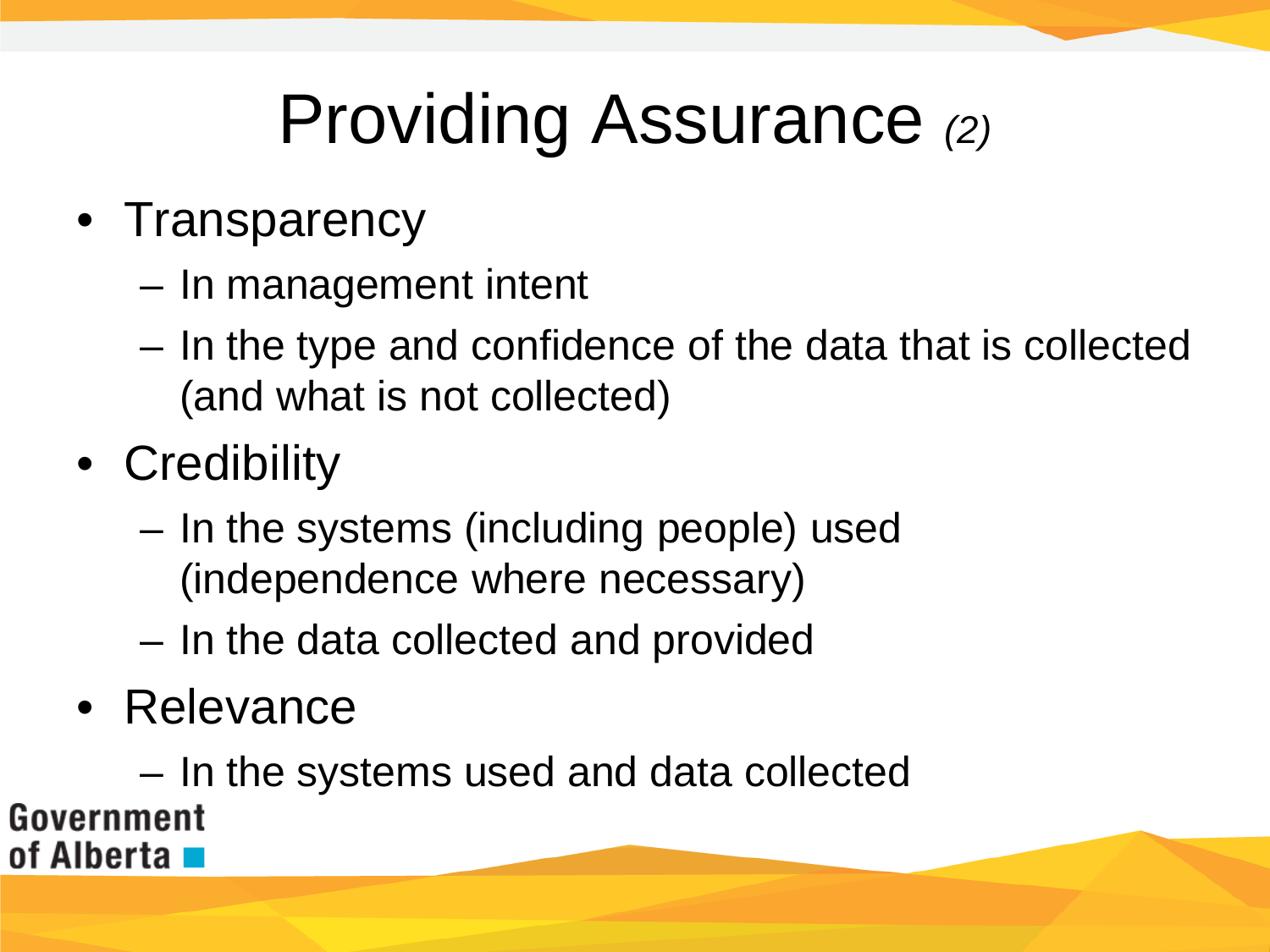# Key Drivers

- *Water for Life* has outstanding items to deliver – Recommendations in to government on key issues
- Albertans are asking for new ways of engagement
	- Right discussion at the right point in the right way
- Policy uncertainty (based on review commitments) may be a potential barrier to prosperity
	- Municipal growth, unconventional oil and gas development
- Water issues are complex

– Long-term, societal, holistic of Alberta **I**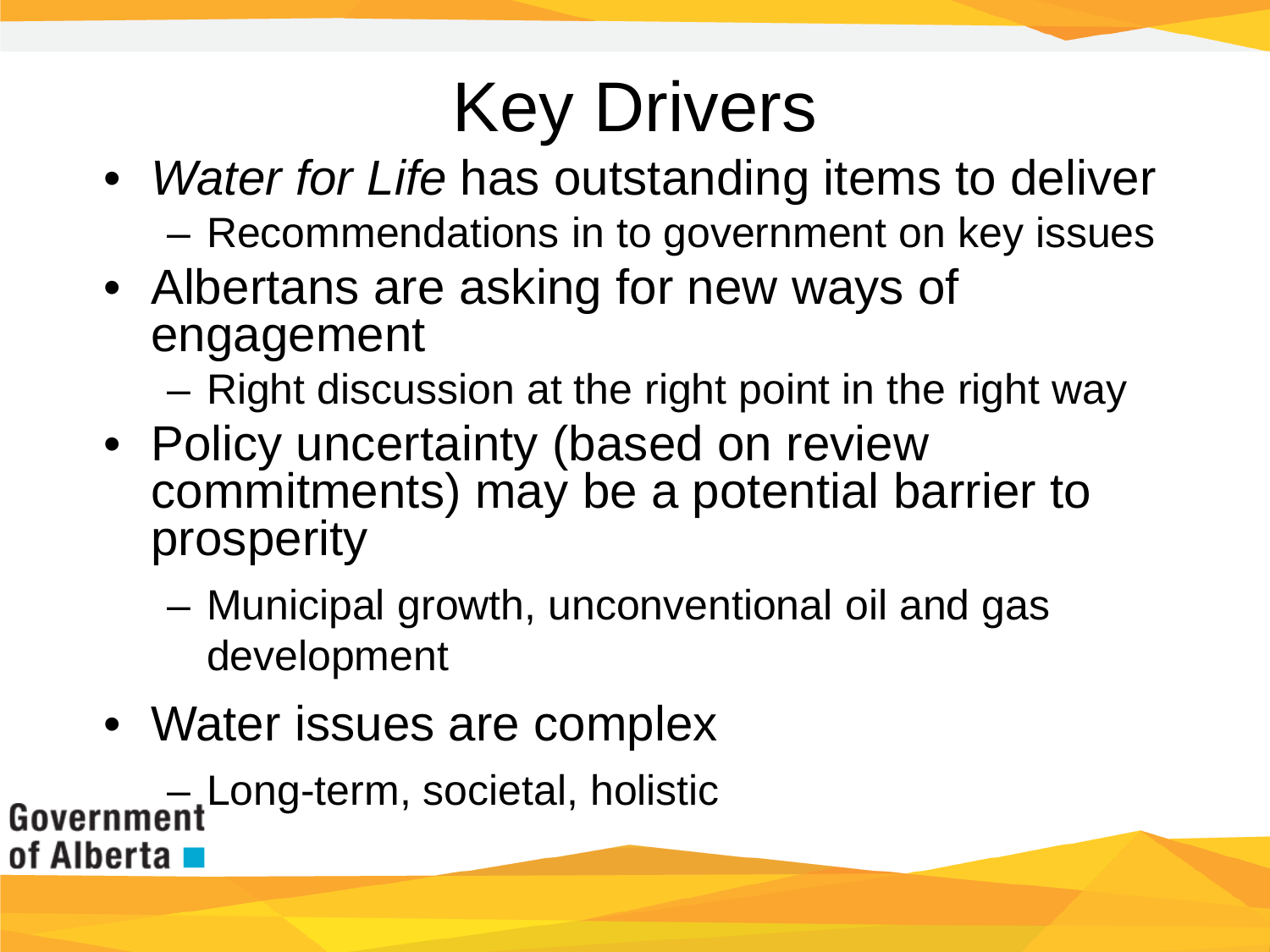# **Content**

- Key Elements
	- Broad conversation across the province
	- Details would be based on general information about the state of Alberta's water resources
		- o Identification of general opportunities and challenges
		- o Highlight successes and current directions on environmental management
		- o Outline initial areas of potential priority for focus
	- Also about confirming what is not on the table
- Foundation is *Water for Life*
- Pre-cursor to advancing potential policy options to address priority issues

Government of Alberta **La**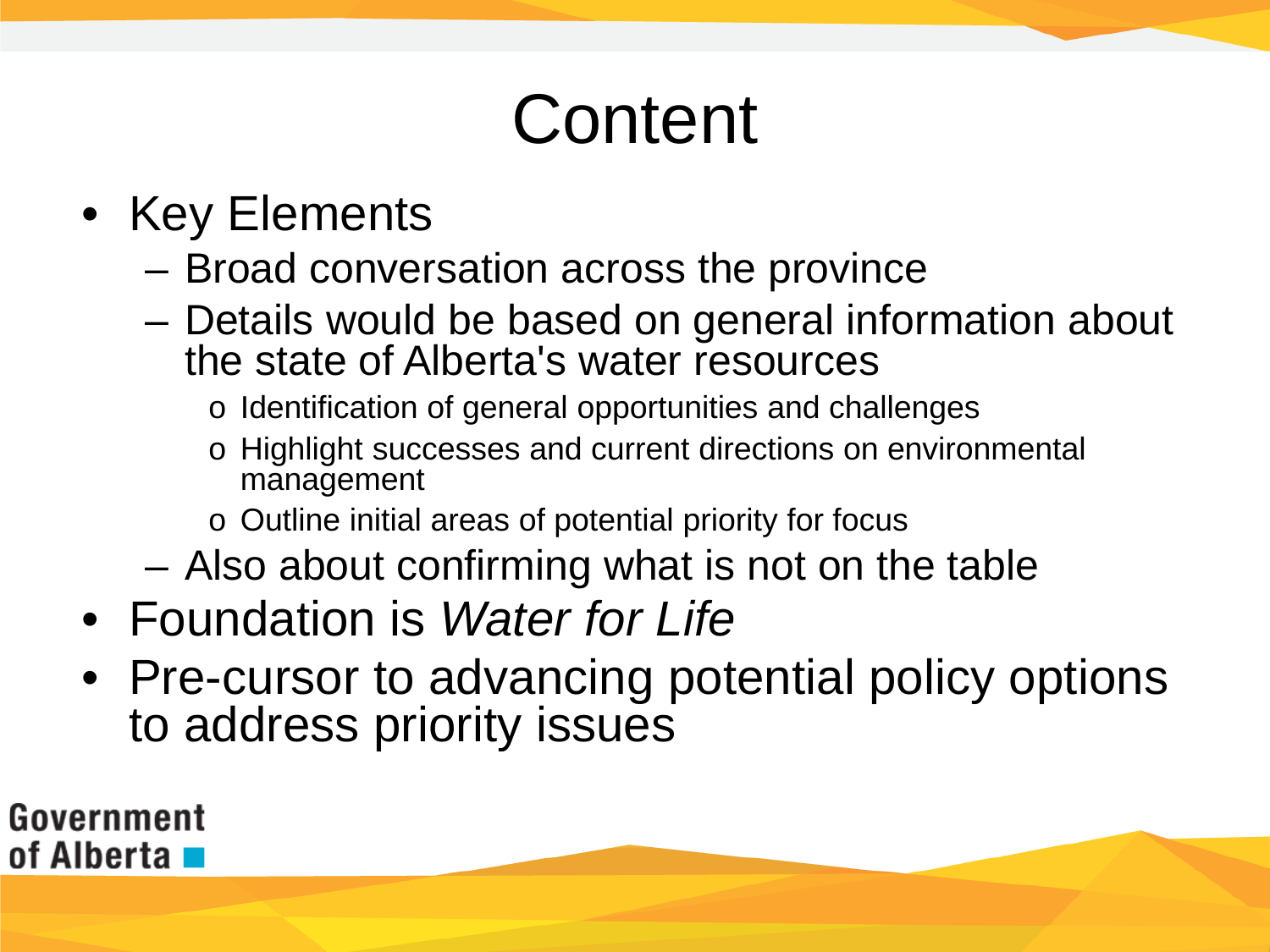# Potential Priority Areas

- Issues that:
	- Span the interests and needs of all Albertans
	- Require more immediate focus and action
	- Have already involved significant analysis and assessment
	- Require action in support of achieving economic, social and/or environmental objectives
- Proposed areas:
	- Water Management
	- Hydraulic Fracturing
	- Healthy Lakes
	- Drinking Water / Wastewater Sustainability

Government of Alberta **L**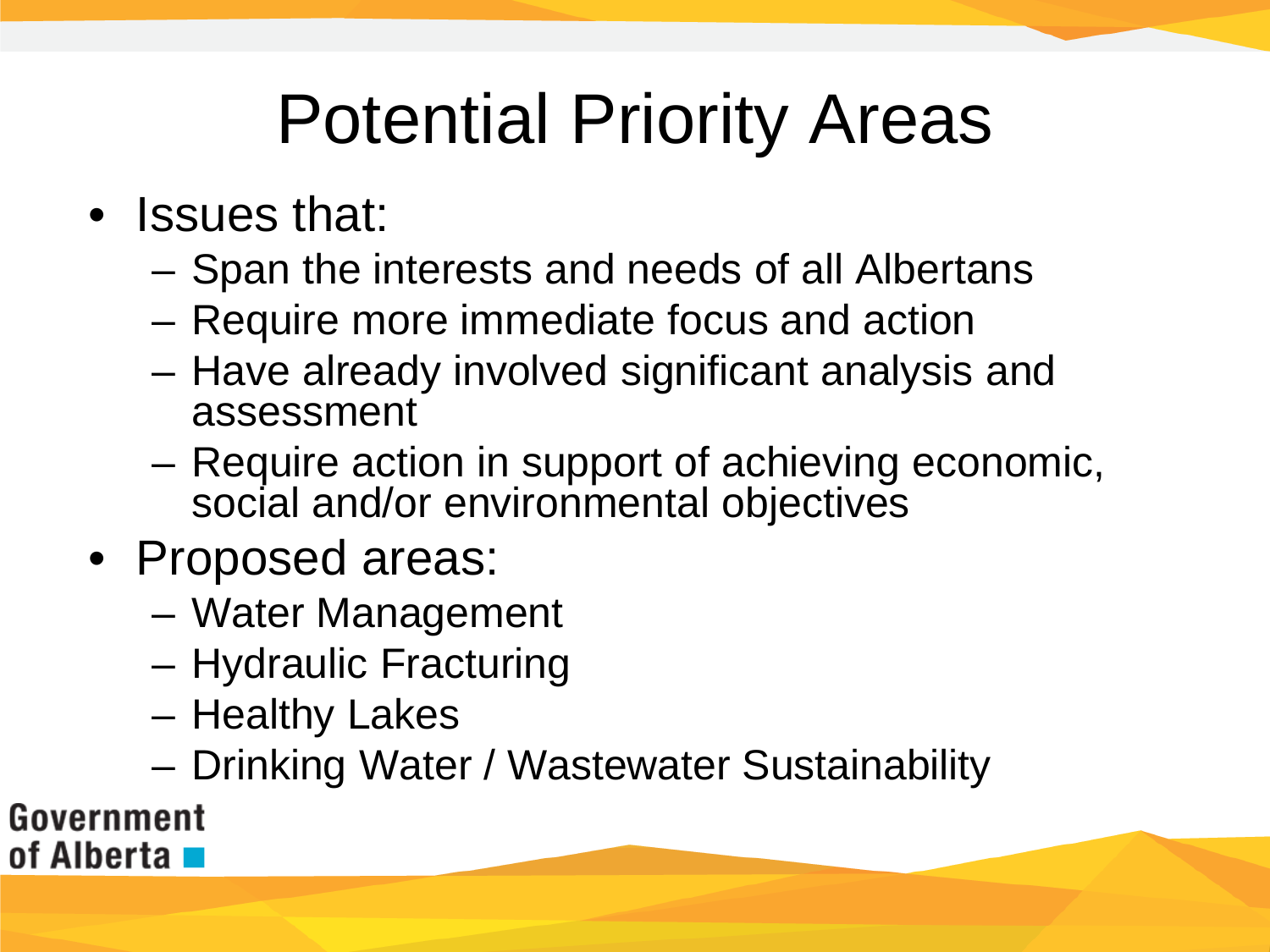#### Process

- Water conversation could employ a range of tools
	- Face to face (non-traditional)
	- Social media
	- Use of existing forums and groups
- Emphasis on taking the time to confirm what we heard at the end of the process

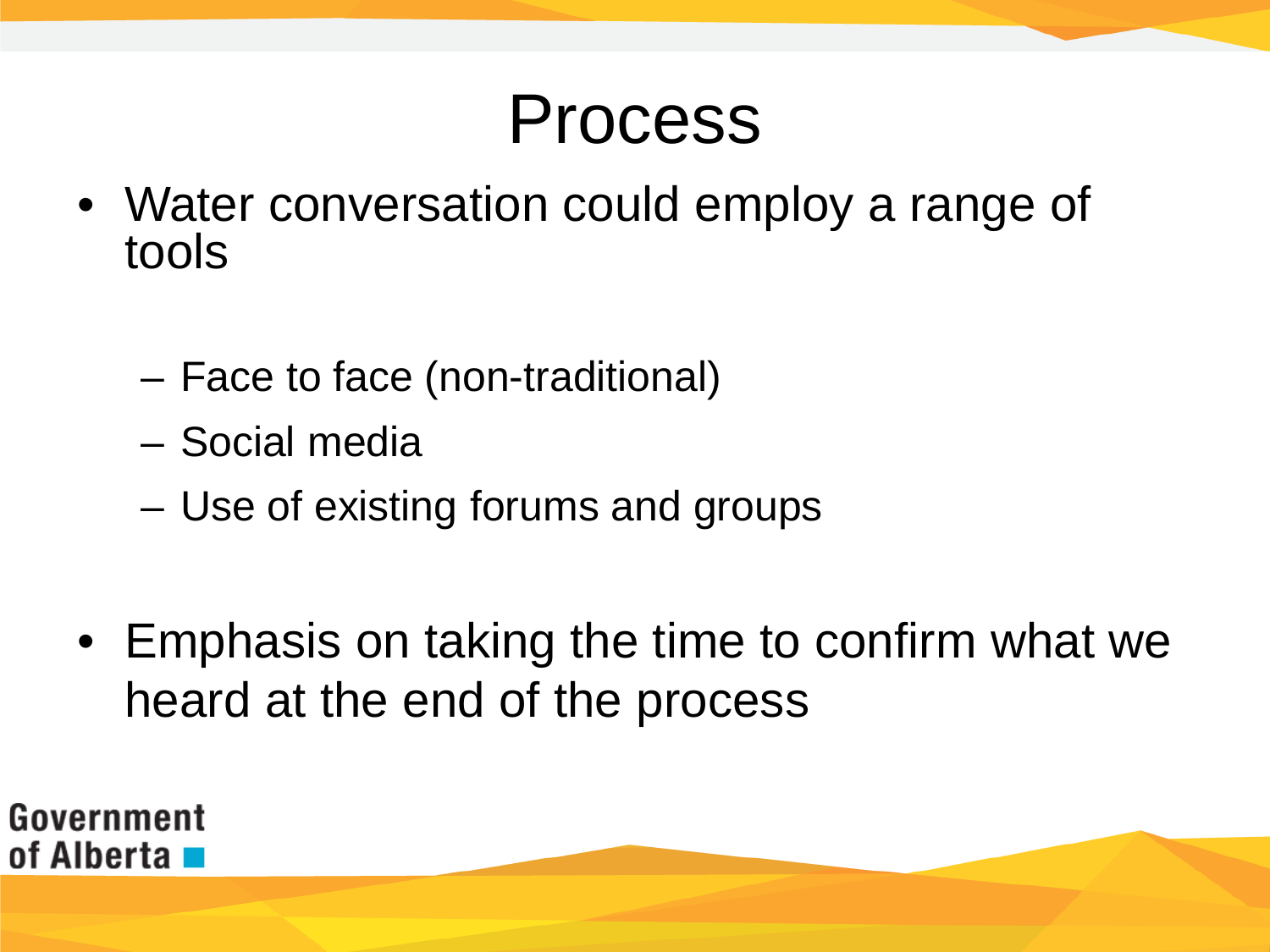#### **Coordination**





**Regional Plan Phase 1 Consultations**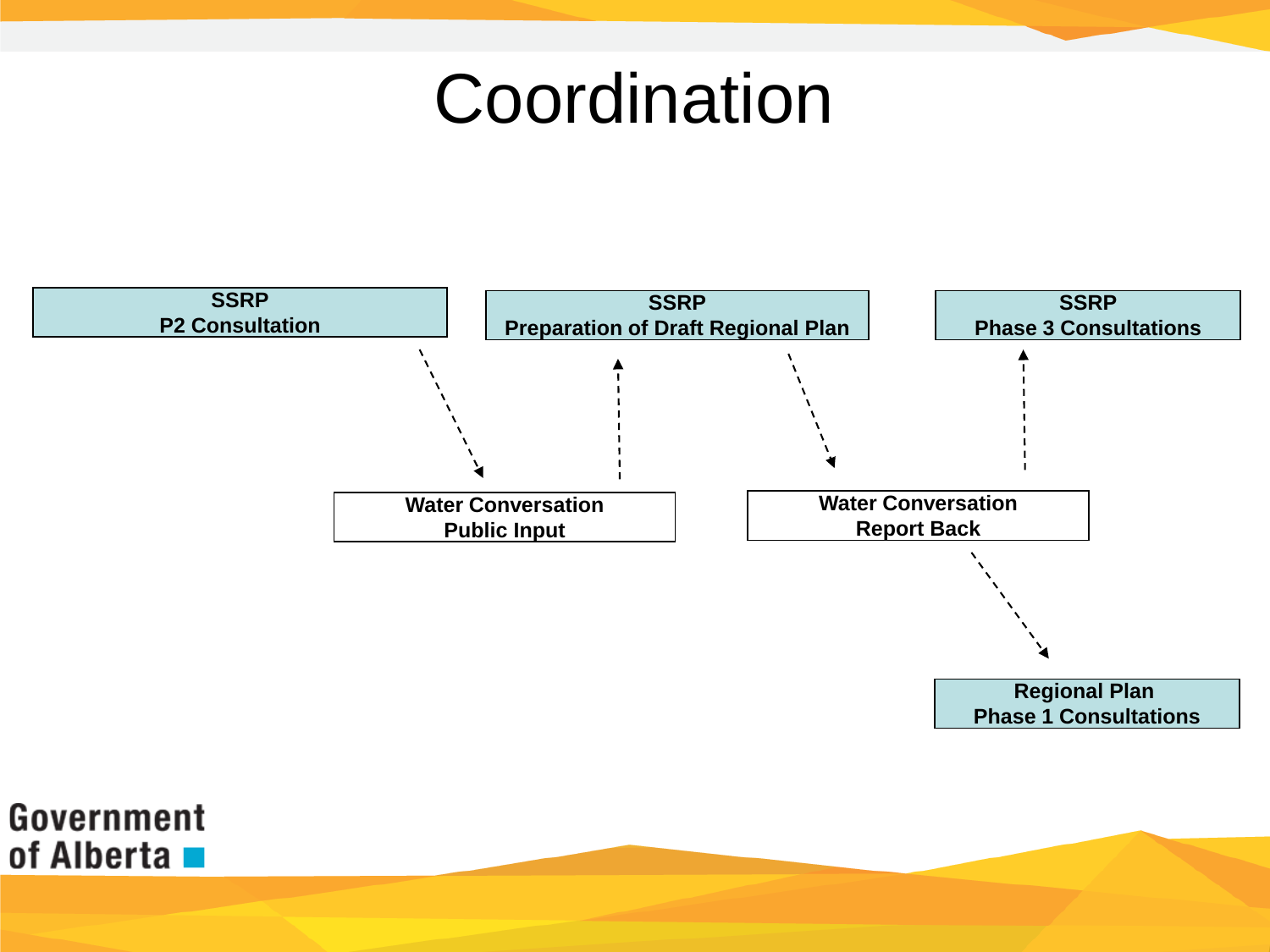#### Responsible Development